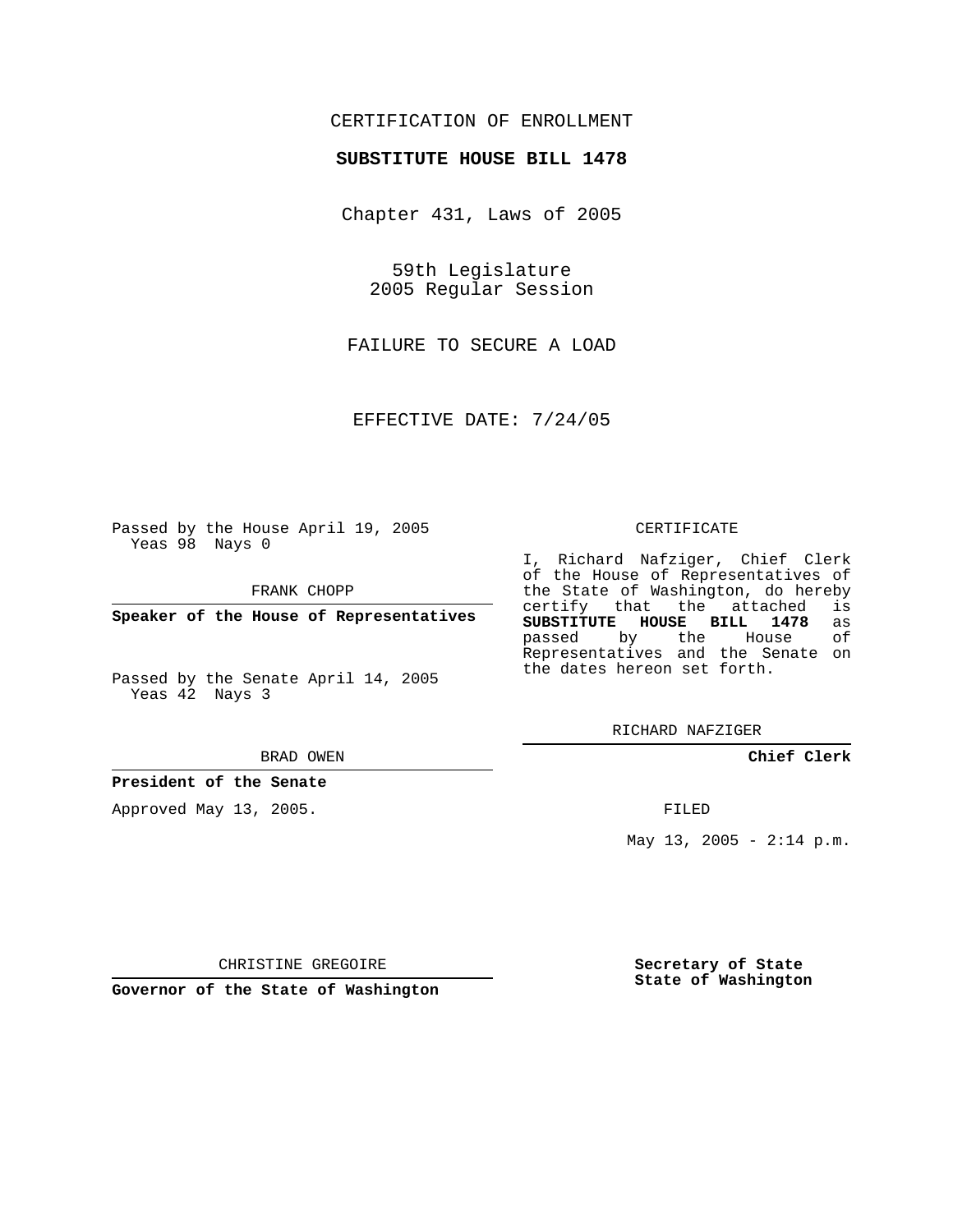## **SUBSTITUTE HOUSE BILL 1478** \_\_\_\_\_\_\_\_\_\_\_\_\_\_\_\_\_\_\_\_\_\_\_\_\_\_\_\_\_\_\_\_\_\_\_\_\_\_\_\_\_\_\_\_\_

\_\_\_\_\_\_\_\_\_\_\_\_\_\_\_\_\_\_\_\_\_\_\_\_\_\_\_\_\_\_\_\_\_\_\_\_\_\_\_\_\_\_\_\_\_

### AS AMENDED BY THE SENATE

Passed Legislature - 2005 Regular Session

## **State of Washington 59th Legislature 2005 Regular Session**

**By** House Committee on Criminal Justice & Corrections (originally sponsored by Representatives Kagi, O'Brien, Simpson, Morrell, Lovick, Kenney, P. Sullivan, Nixon and Chase)

READ FIRST TIME 02/17/05.

 1 AN ACT Relating to securing vehicle loads on public highways; 2 amending RCW 46.61.655 and 46.63.020; and prescribing penalties.

3 BE IT ENACTED BY THE LEGISLATURE OF THE STATE OF WASHINGTON:

 4 **Sec. 1.** RCW 46.61.655 and 1990 c 250 s 56 are each amended to read 5 as follows:

 (1) No vehicle shall be driven or moved on any public highway unless such vehicle is so constructed or loaded as to prevent any of its load from dropping, sifting, leaking, or otherwise escaping therefrom, except that sand may be dropped for the purpose of securing 10 traction. ((Any person operating a vehicle from which any glass or objects have fallen or escaped, which would constitute an obstruction 12 or injure a vehicle or otherwise endanger travel upon such public highway shall immediately cause the public highway to be cleaned of all 14 such glass or objects and shall pay any costs therefor.))

 (2) No person may operate on any public highway any vehicle with any load unless the load and such covering as required thereon by subsection (3) of this section is securely fastened to prevent the covering or load from becoming loose, detached, or in any manner a hazard to other users of the highway.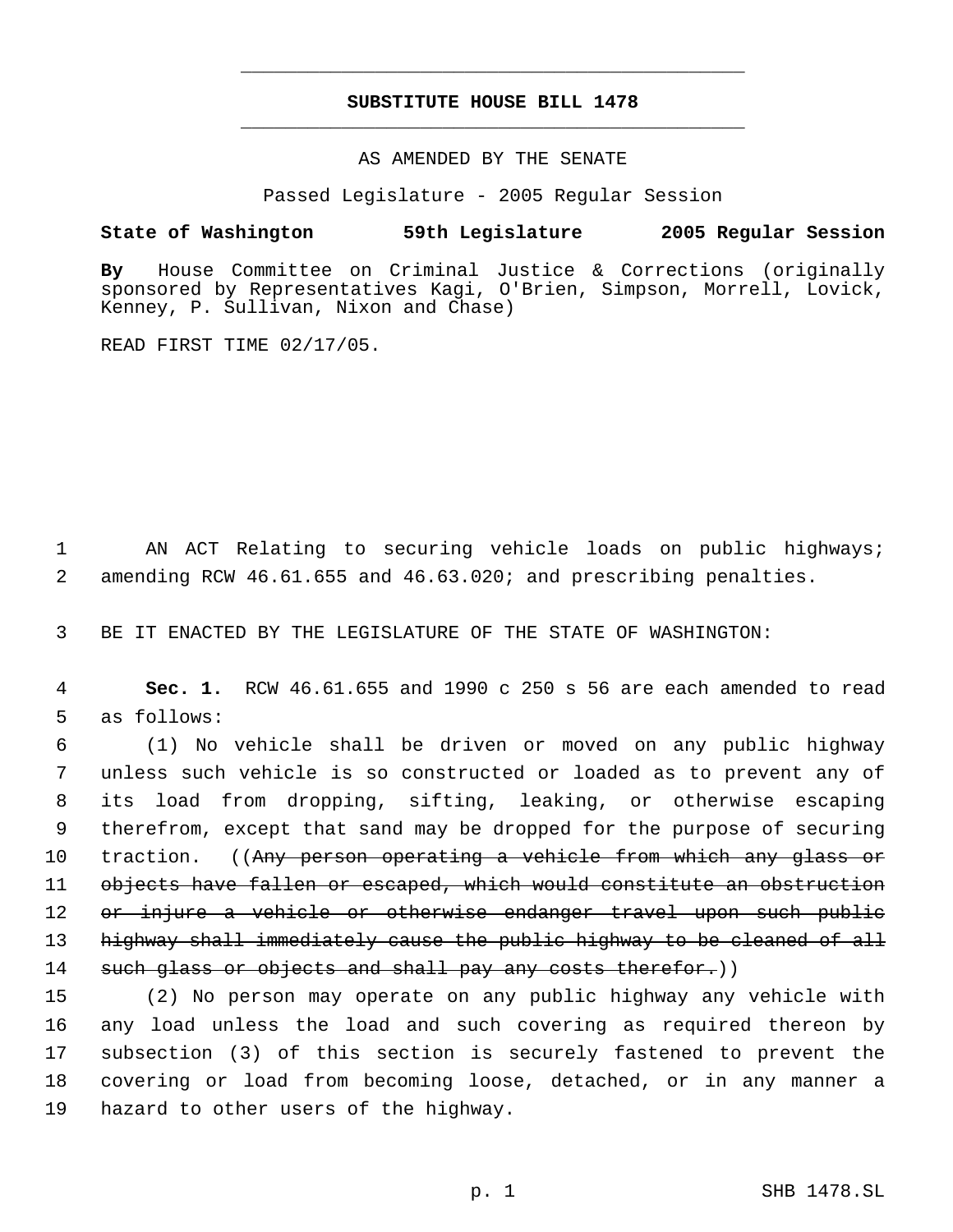(3) Any vehicle operating on a paved public highway with a load of dirt, sand, or gravel susceptible to being dropped, spilled, leaked, or otherwise escaping therefrom shall be covered so as to prevent spillage. Covering of such loads is not required if six inches of freeboard is maintained within the bed.

 (4)(a) Any person operating a vehicle from which any glass or objects have fallen or escaped, which would constitute an obstruction or injure a vehicle or otherwise endanger travel upon such public 9 highway shall immediately cause the public highway to be cleaned of all such glass or objects and shall pay any costs therefor.

 (b) Any vehicle with deposits of mud, rocks, or other debris on the vehicle's body, fenders, frame, undercarriage, wheels, or tires shall be cleaned of such material before the operation of the vehicle on a paved public highway.

 (5) The state patrol may make necessary rules to carry into effect the provisions of this section, applying such provisions to specific conditions and loads and prescribing means, methods, and practices to effectuate such provisions.

 (6) Nothing in this section may be construed to prohibit a public maintenance vehicle from dropping sand on a highway to enhance traction, or sprinkling water or other substances to clean or maintain a highway.

 $(7)(a)(i)$  A person is guilty of failure to secure a load in the 24 first degree if he or she, with criminal negligence, fails to secure a load or part of a load to his or her vehicle in compliance with subsection (1), (2), or (3) of this section and causes substantial bodily harm to another.

28 (ii) Failure to secure a load in the first degree is a gross misdemeanor.

 (b)(i) A person is guilty of failure to secure a load in the second degree if he or she, with criminal negligence, fails to secure a load or part of a load to his or her vehicle in compliance with subsection (1) or (2) of this section and causes damage to property of another.

 (ii) Failure to secure a load in the second degree is a misdemeanor.

 (c) A person who fails to secure a load or part of a load to his or her vehicle in compliance with subsection (1), (2), or (3) of this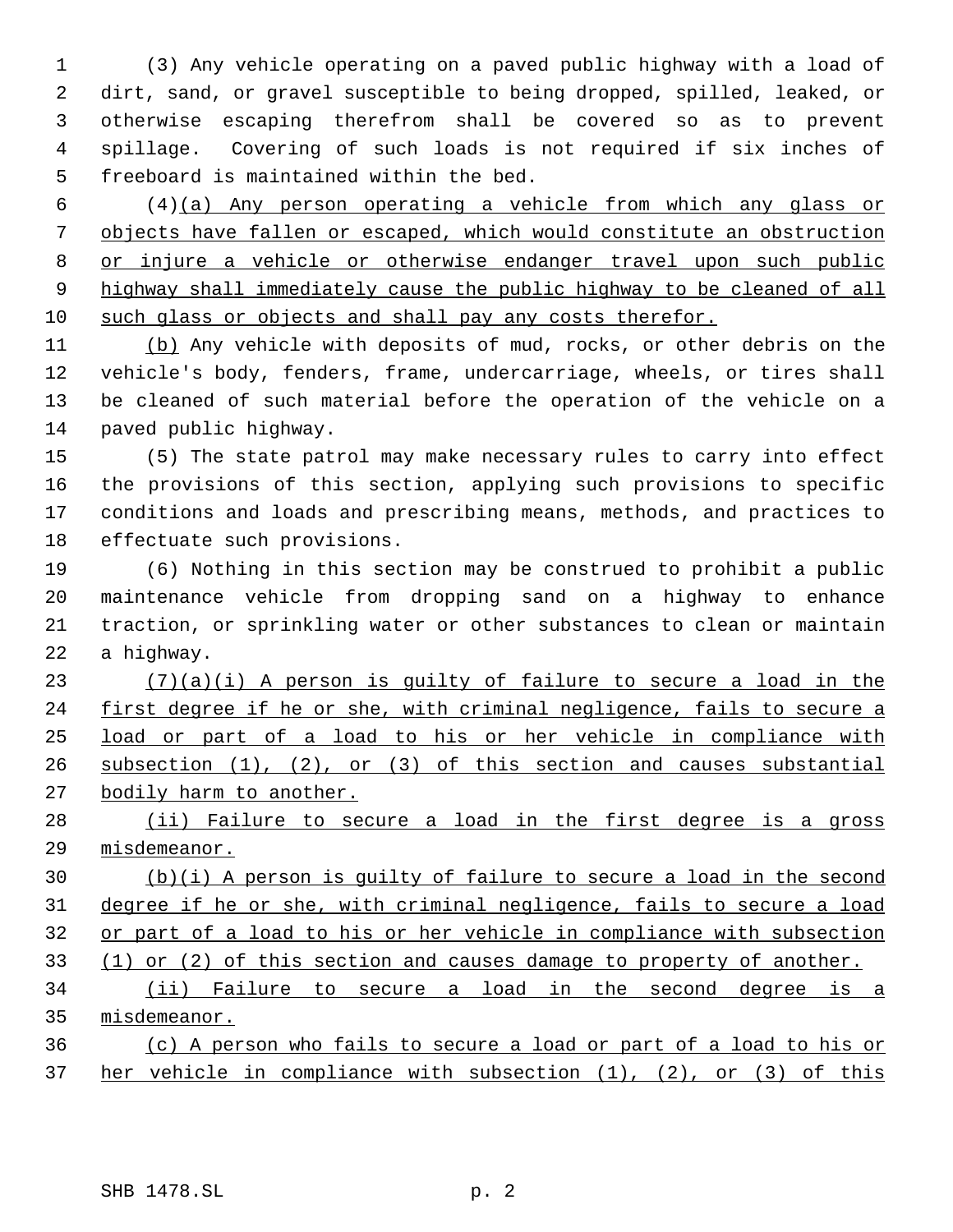# section is guilty of an infraction if such failure does not amount to

a violation of (a) or (b) of this subsection.

 **Sec. 2.** RCW 46.63.020 and 2004 c 95 s 14 are each amended to read as follows:

 Failure to perform any act required or the performance of any act prohibited by this title or an equivalent administrative regulation or local law, ordinance, regulation, or resolution relating to traffic including parking, standing, stopping, and pedestrian offenses, is designated as a traffic infraction and may not be classified as a criminal offense, except for an offense contained in the following provisions of this title or a violation of an equivalent administrative regulation or local law, ordinance, regulation, or resolution:

 (1) RCW 46.09.120(2) relating to the operation of a nonhighway vehicle while under the influence of intoxicating liquor or a controlled substance;

(2) RCW 46.09.130 relating to operation of nonhighway vehicles;

 (3) RCW 46.10.090(2) relating to the operation of a snowmobile while under the influence of intoxicating liquor or narcotics or habit-forming drugs or in a manner endangering the person of another;

(4) RCW 46.10.130 relating to the operation of snowmobiles;

 (5) Chapter 46.12 RCW relating to certificates of ownership and registration and markings indicating that a vehicle has been destroyed 23 or declared a total loss;

 (6) RCW 46.16.010 relating to initial registration of motor vehicles;

 (7) RCW 46.16.011 relating to permitting unauthorized persons to drive;

(8) RCW 46.16.160 relating to vehicle trip permits;

 (9) RCW 46.16.381(2) relating to knowingly providing false information in conjunction with an application for a special placard or license plate for disabled persons' parking;

 (10) RCW 46.20.005 relating to driving without a valid driver's license;

 (11) RCW 46.20.091 relating to false statements regarding a driver's license or instruction permit;

 (12) RCW 46.20.0921 relating to the unlawful possession and use of a driver's license;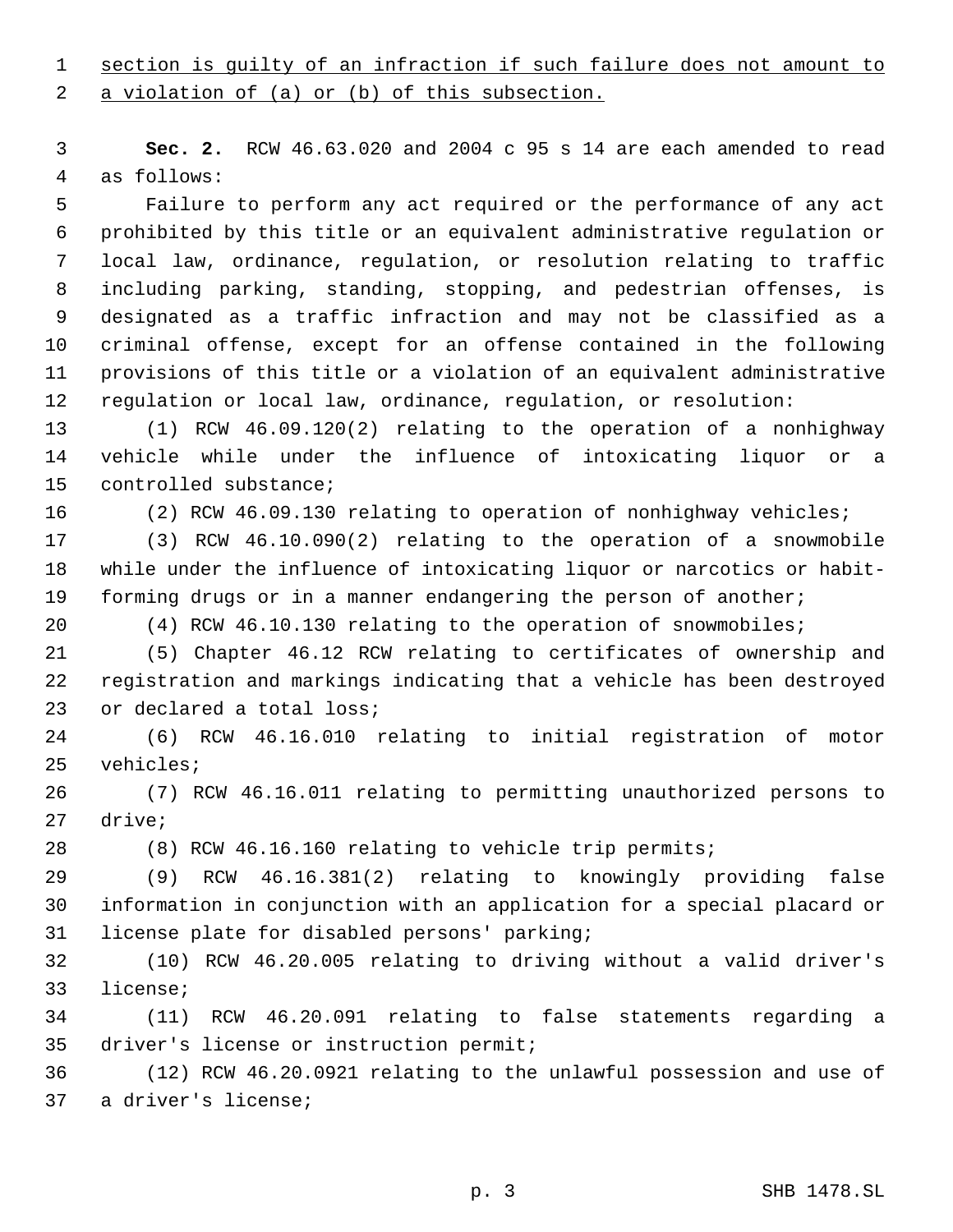(13) RCW 46.20.342 relating to driving with a suspended or revoked license or status;

 (14) RCW 46.20.345 relating to the operation of a motor vehicle with a suspended or revoked license;

 (15) RCW 46.20.410 relating to the violation of restrictions of an occupational or temporary restricted driver's license;

 (16) RCW 46.20.740 relating to operation of a motor vehicle without an ignition interlock device in violation of a license notation that the device is required;

 (17) RCW 46.20.750 relating to assisting another person to start a vehicle equipped with an ignition interlock device;

(18) RCW 46.25.170 relating to commercial driver's licenses;

(19) Chapter 46.29 RCW relating to financial responsibility;

 (20) RCW 46.30.040 relating to providing false evidence of financial responsibility;

 (21) RCW 46.37.435 relating to wrongful installation of sunscreening material;

 (22) RCW 46.37.650 relating to the sale, resale, distribution, or installation of a previously deployed air bag;

 (23) RCW 46.44.180 relating to operation of mobile home pilot vehicles;

 (24) RCW 46.48.175 relating to the transportation of dangerous articles;

 (25) RCW 46.52.010 relating to duty on striking an unattended car or other property;

 (26) RCW 46.52.020 relating to duty in case of injury to or death of a person or damage to an attended vehicle;

 (27) RCW 46.52.090 relating to reports by repairmen, storagemen, and appraisers;

 (28) RCW 46.52.130 relating to confidentiality of the driving record to be furnished to an insurance company, an employer, and an alcohol/drug assessment or treatment agency;

 (29) RCW 46.55.020 relating to engaging in the activities of a registered tow truck operator without a registration certificate;

 (30) RCW 46.55.035 relating to prohibited practices by tow truck operators;

 (31) RCW 46.61.015 relating to obedience to police officers, flaggers, or fire fighters;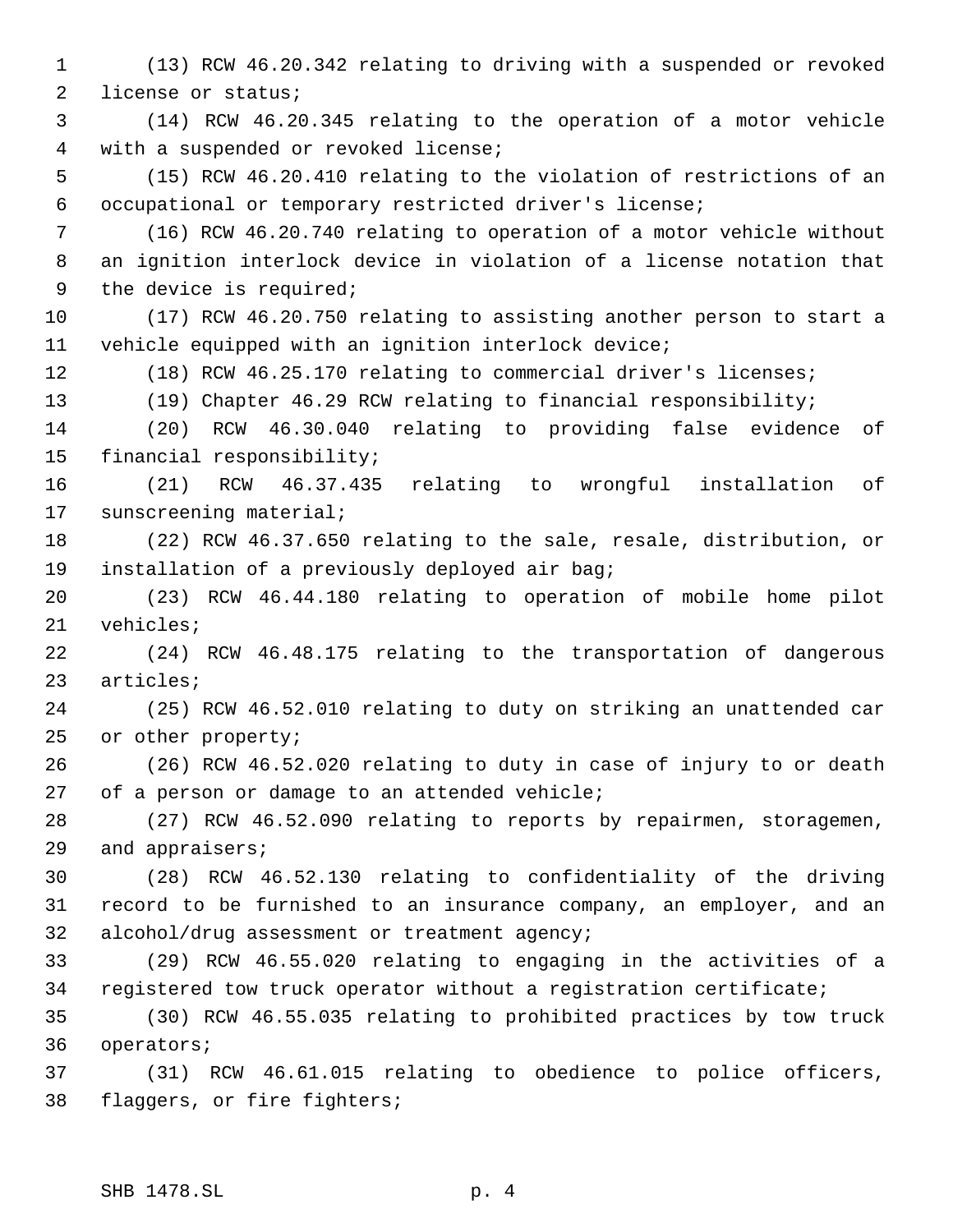(32) RCW 46.61.020 relating to refusal to give information to or 2 cooperate with an officer; (33) RCW 46.61.022 relating to failure to stop and give identification to an officer; (34) RCW 46.61.024 relating to attempting to elude pursuing police vehicles; (35) RCW 46.61.500 relating to reckless driving; (36) RCW 46.61.502 and 46.61.504 relating to persons under the influence of intoxicating liquor or drugs; (37) RCW 46.61.503 relating to a person under age twenty-one driving a motor vehicle after consuming alcohol; (38) RCW 46.61.520 relating to vehicular homicide by motor vehicle; (39) RCW 46.61.522 relating to vehicular assault; (40) RCW 46.61.5249 relating to first degree negligent driving; (41) RCW 46.61.527(4) relating to reckless endangerment of roadway workers; (42) RCW 46.61.530 relating to racing of vehicles on highways; (43) RCW 46.61.655(7) (a) and (b) relating to failure to secure a load; (44) RCW 46.61.685 relating to leaving children in an unattended vehicle with the motor running; ( $(\frac{44}{1})$ )  $(45)$  RCW 46.61.740 relating to theft of motor vehicle fuel; (( $(45)$ )) (46) RCW 46.64.010 relating to unlawful cancellation of or attempt to cancel a traffic citation; 26 (((46))) (47) RCW 46.64.048 relating to attempting, aiding, abetting, coercing, and committing crimes; 28 (( $(47)$ )) (48) Chapter 46.65 RCW relating to habitual traffic offenders;  $((+48))$   $(49)$  RCW 46.68.010 relating to false statements made to obtain a refund; 32 (( $(49)$ )) (50) Chapter 46.70 RCW relating to unfair motor vehicle business practices, except where that chapter provides for the assessment of monetary penalties of a civil nature; 35 (( $(50)$ )) (51) Chapter 46.72 RCW relating to the transportation of passengers in for hire vehicles; ( $(\overline{+51})$ )  $(52)$  RCW 46.72A.060 relating to limousine carrier insurance;